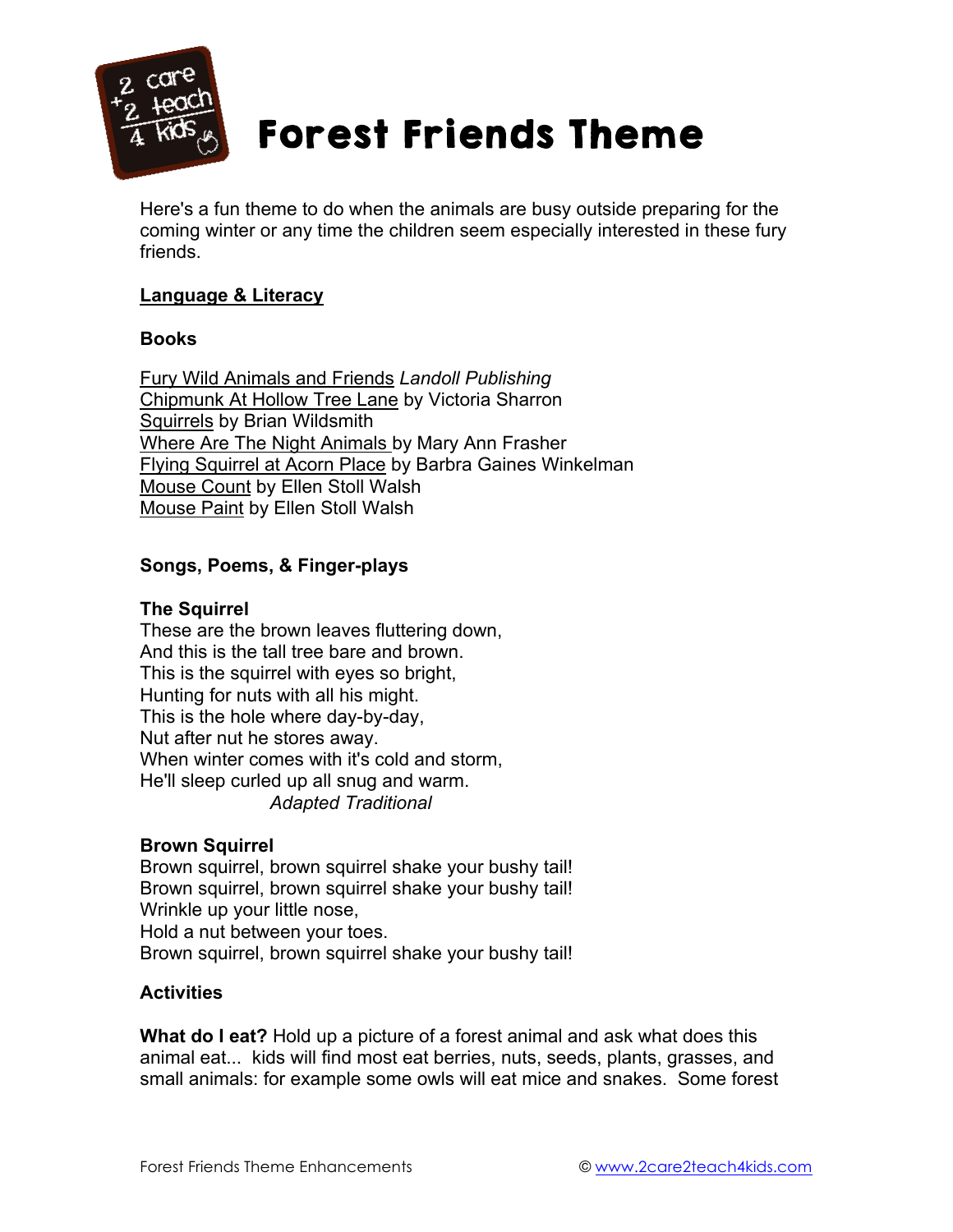animals come to people's homes and eat people food they find in the garbage and in gardens!

# **Owl Paper Bag Puppets**

*Supplies:* Brown paper lunch bags, various owl parts cut from construction paper for the children to glue to the bag (yellow triangle beak, small yellow triangles to glue on as feet, brown triangles (or actual feathers, to glue on as feathers on the chest, two brown triangle ears, two big white eyes with black dots in the center for pupils.)

*Directions:* Have the kids glue parts on the owl, talk about the shape and color of each part.

# **Mouse Count Props:**

Use some easy to find props with the book *Mouse Count* by Ellen Stoll Walsh. You need is a jar (an old plastic peanut butter jar works good) and some rubber mice or stuffed mice. You can usually find these in stores around Halloween time. Use them when you read the story. Let the children practice counting with them when you're finished.

# **Math & Number Concepts**

Have out a variety off nuts, acorns, pinecones, etc. for the kids to count, sort, and create patterns.

# **Art**

# **Squirrels**

*Supplies:* Toilet paper tubes, picture of a squirrel (with its tail able to be cut off), brown colors or markers, scissors, glue.

*Directions:* Invite the children to color the picture of the squirrel. Then if they are able have them cut it out (assist those who need help), and let them glue it's body to the front of the toilet tube, and it's tail to the back of the toilet tube.

# **Mouse Paint**

*Supplies:* Large sheet of white finger paint paper, yellow, red, and blue, finger paint.

*Directions:* Give the kids one color at a time and have them mix the color to see what color they get just like the mice did in the story Mouse Paint. If you want you could also give them some mice cut from white construction paper to glue on when they are done painting.

# **Forest Friends Feeders**

*Supplies:* Chenille sticks, Fruit Loops and Cheerios.

*Directions:* Have the kids string Fruit Loops and Cheerios onto the chenille sticks, tie ends together to make a treat wreath! Hang it in a tree outside for birds, squirrels, chipmunks, and other wildlife to eat!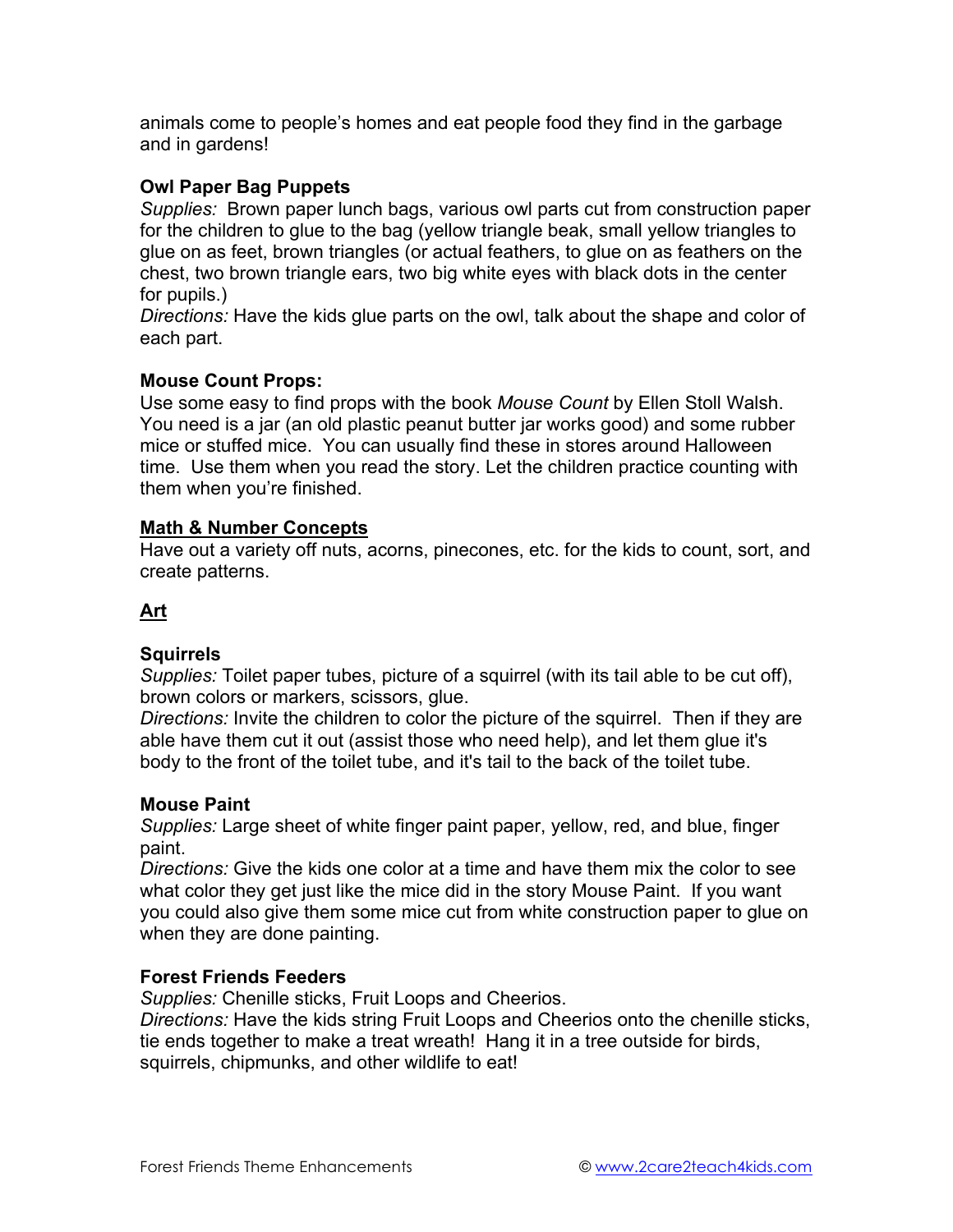# **Chipmunk Nut and Seed Pictures**

*Supplies: a chipmunk coloring book picture, a variety of seeds and nuts, brown crayons, glue.*

*Directions: L*et the kids color the chipmunk picture and then glue seeds and nuts on the picture to give it more texture and add dimension. They could make it look like the chipmunk was collecting the food or actually use the seeds and nuts to fill in the body.

#### **Dramatic Play**

**Set up a Camp Site! -** A small pop-up tent is great for creating a fun "camping" dramatic play adventure where kids are sure to come face to face with some plush wildlife! Be sure to include a sleeping bag, binoculars, and maybe even a fake campfire.

#### **Music & Movement**

**Chipmunk Nut Search**: Hide a bunch of peanuts in the room or outside and have the kids pretend to be chipmunks searching for food! Have them bring the nuts to you for storage! (Use care around very young children, peanuts are a choke hazard, also check for peanut allergies! Use fake peanuts instead, cut from construction paper, felt, or foam.) After all the nuts are found celebrate because the chipmunks will have plenty of food for the winter! Hide them again and play a few more times!

**Owl and Snake, Hide and Seek**: Turn off the light and have the person who is it pretend to be an owl hunting for snakes to eat... When the owl says "Whoo can I eat?" the children have to try to crawl on their bellies to get away from the hungry owl back to their home!

#### **Science & Sensory**

**Animal Sort**: Find pictures of forest animals and then let the children sort the animal pictures into groups of animals of the same color, size, and kind. Have out a variety of picture of various forest animals for the kids to look at and explore, fill the discovery box with leaves, twigs, moss, etc. and ask the kids to build a squirrel/bird nest.

#### **Blocks & Building**

Ask the children to build a house for a mouse. Add forest animal plastic toys to the block area.

#### **Technology**

Animal Videos with animals making their sounds. **https://www.youtube.com/watch?v=-8rEif13zgs**